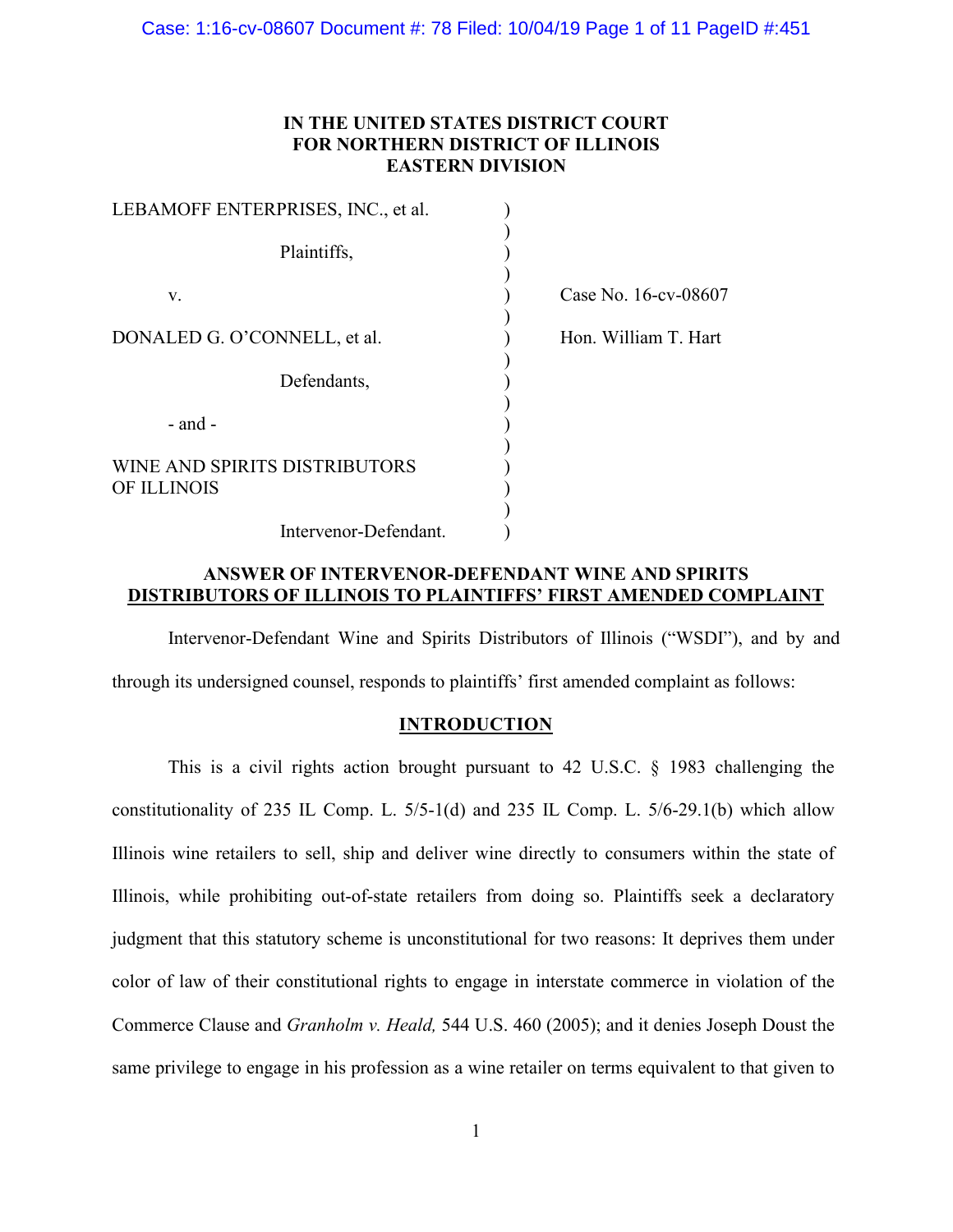#### Case: 1:16-cv-08607 Document #: 78 Filed: 10/04/19 Page 2 of 11 PageID #:451

citizens of Illinois, in violation of the Privileges and Immunities Clause in Article IV. Plaintiffs seek an injunction barring Defendants from enforcing these laws to prohibit out-of-state wine retailers from selling, shipping and delivering wine directly to consumers in Illinois.

**ANSWER: WSDI admits that plaintiffs bring this action pursuant to 42 U.S.C. § 1983, that plaintiffs challenge the constitutionality of 235 ILCS 5/5-1(d) and 235 ILCS 5/6- 29.1(b), and that plaintiffs seek declaratory and injunctive relief. Regarding the operation of these statutory provisions, WSDI adopts and incorporates by reference its responses to the allegations in paragraphs 13-16 and 18 below. WSDI denies that the challenged statutory provisions are unconstitutional, denies that plaintiffs are entitled to any relief, and denies any remaining allegations of this paragraph.**

#### **JURISDICTION**

1. This Court has jurisdiction to hear this case pursuant to 28 U.S.C. §§ 1331 and 1343(a)(3), which confer original jurisdiction on federal district courts to hear suits alleging the violation of rights and privileges under the United States Constitution.

**ANSWER: WSDI admits that jurisdiction is proper, but denies any violation of plaintiffs' rights and privileges under the United States Constitution.**

2. The Court has authority to grant declaratory relief pursuant to 28 U.S.C. §§ 2201 and 2202.

**ANSWER: WSDI admits that the Court has authority to grant declaratory relief, but denies that plaintiffs are entitled to any such relief.**

#### **PLAINTIFFS**

3. Consumer Plaintiff Irwin Berkley is a resident of Cook County, Illinois. He is over the age of twenty-one, does not live in a dry county, and is legally permitted to purchase,

2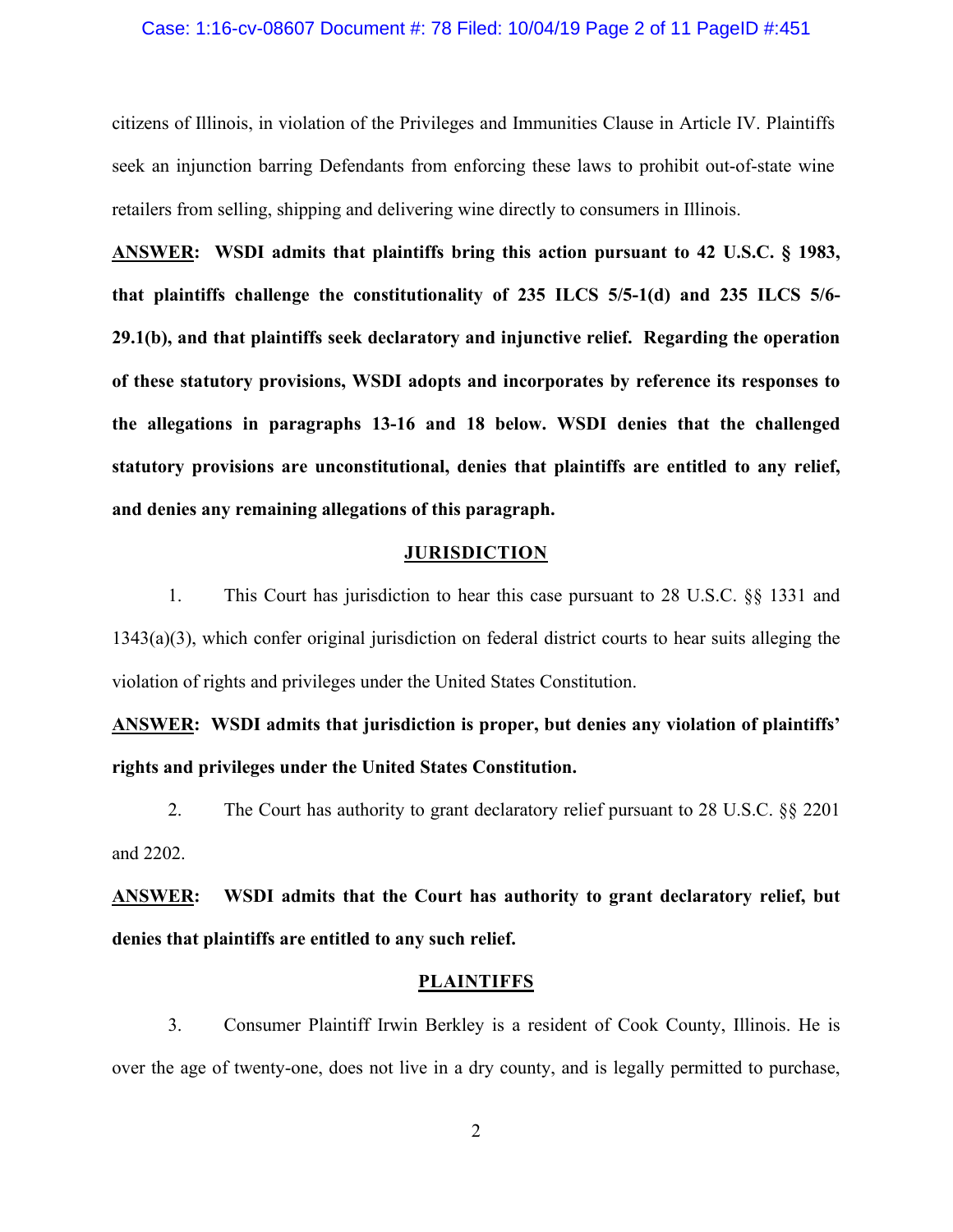#### Case: 1:16-cv-08607 Document #: 78 Filed: 10/04/19 Page 3 of 11 PageID #:451

receive, possess and drink wine at his residence. He is a regular purchaser and consumer of fine wine and would purchase wine from out-of-state retailers and have those wines shipped to his residence in Illinois, if Illinois law permitted him to do so.

# **ANSWER: WSDI lacks knowledge or information sufficient to form a belief as to the truth of the allegations in this paragraph.**

4. Plaintiff Lebamoff Enterprises Inc. is a Indiana corporation that operates 15 wine retail stores in Fort Wayne, Indiana. Lebamoff Enterprises has been in business in Fort Wayne for fifty-five years. In that time, it has developed an extensive base of loyal customers who trust it to recommend, obtain, supply, sell and deliver wine to them. Lebamoff has received requests that it sell and ship wine to Illinois from customers who have moved to Illinois or who wish to send gifts of wine to Illinois residents, but is unable to do so as a result of the Illinois ban. It intends to sell and ship wines directly to consumers in Illinois if the laws prohibiting such sales and shipments are removed or declared unconstitutional.

# **ANSWER: WSDI lacks knowledge or information sufficient to form a belief as to the truth of the allegations in this paragraph.**

5. Lebamoff maintains an Internet web site, has previously handled deliveries and shipping of wine that was purchased from its retail stores or ordered through national wine clubs, and intends to continue to do so.

# **ANSWER: WSDI lacks knowledge or information sufficient to form a belief as to the truth of the allegations in this paragraph.**

6. Plaintiffs intend to pay all taxes that may be due on such interstate shipments and to comply with all other non-discriminatory state regulations.

### **ANSWER: WSDI lacks knowledge or information sufficient to form a belief as to the truth**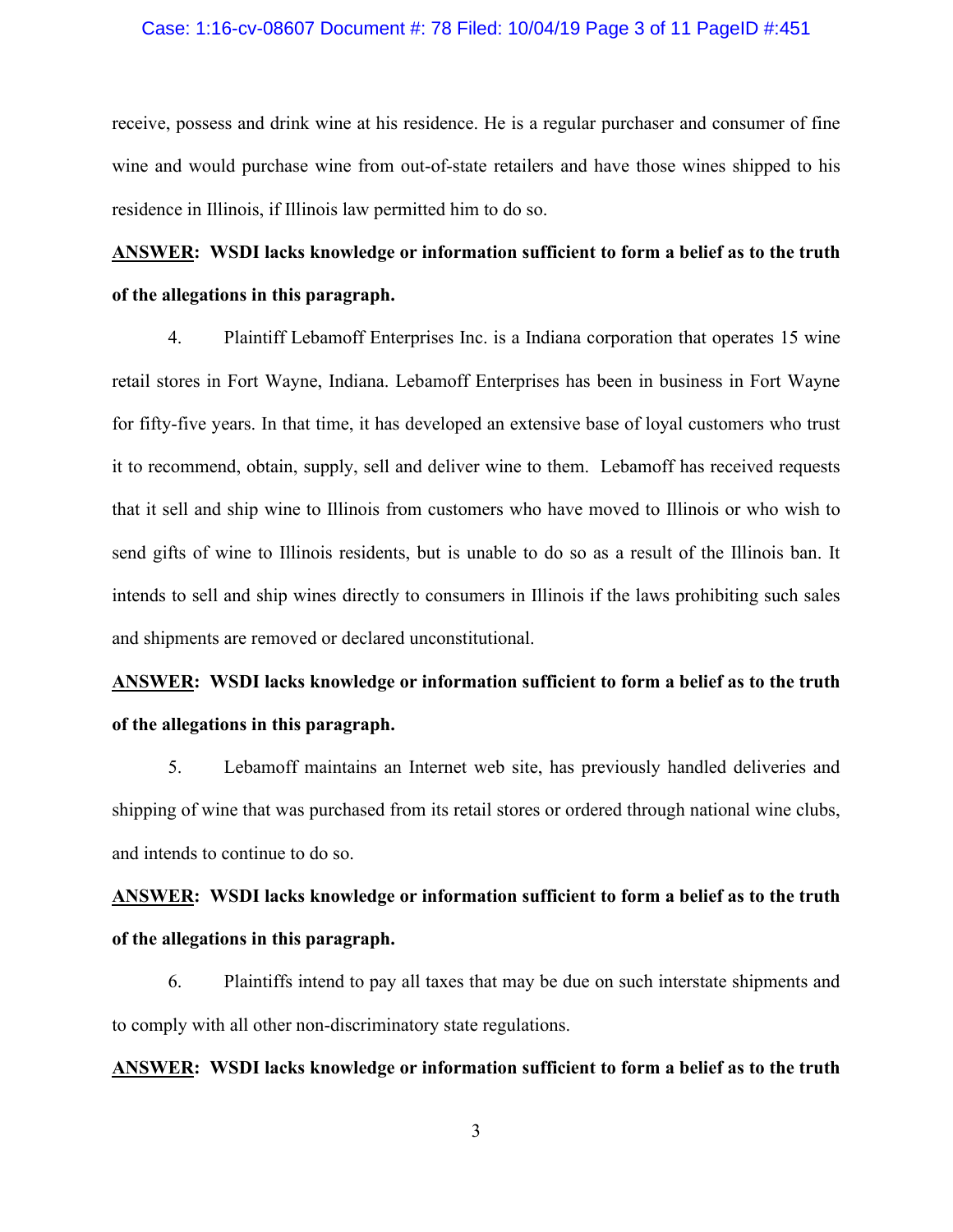**of the allegations in this paragraph.** 

### **DEFENDANTS**

7. Defendants are sued in their official capacities.

### **ANSWER: WSDI admits the allegations in this paragraph.**

8. Defendant Donald G. O'Connell is a Commissioner and the Acting Chairman of the Illinois Liquor Control Commission, which is charged with enforcing the Illinois liquor control laws, including the ones challenged in this lawsuit.

### **ANSWER: WSDI admits the allegations in this paragraph.**

9. Defendant Thomas Gibbons is a Commissioner of the Illinois Liquor and Control Commission and is charged with enforcing the Illinois liquor control laws, including the ones challenged in this lawsuit.

### **ANSWER: WSDI admits the allegations in this paragraph.**

10. Defendant Patricia Pulido Sanchez is a Commissioner of the Illinois Liquor and Control Commission and is charged with enforcing the Illinois liquor control laws, including the ones challenged in this lawsuit.

### **ANSWER: WSDI admits the allegations in this paragraph.**

11. Defendant Melody Spann Cooper is a Commissioner of the Illinois Liquor and Control Commission and is charged with enforcing the Illinois liquor control laws, including the ones challenged in this lawsuit.

### **ANSWER: WSDI admits the allegations in this paragraph.**

12. Defendants are acting under color of state law when they enforce or supervise the enforcement of the statutes and regulations challenged herein.

## **ANSWER: WSDI admits the allegations of this paragraph.**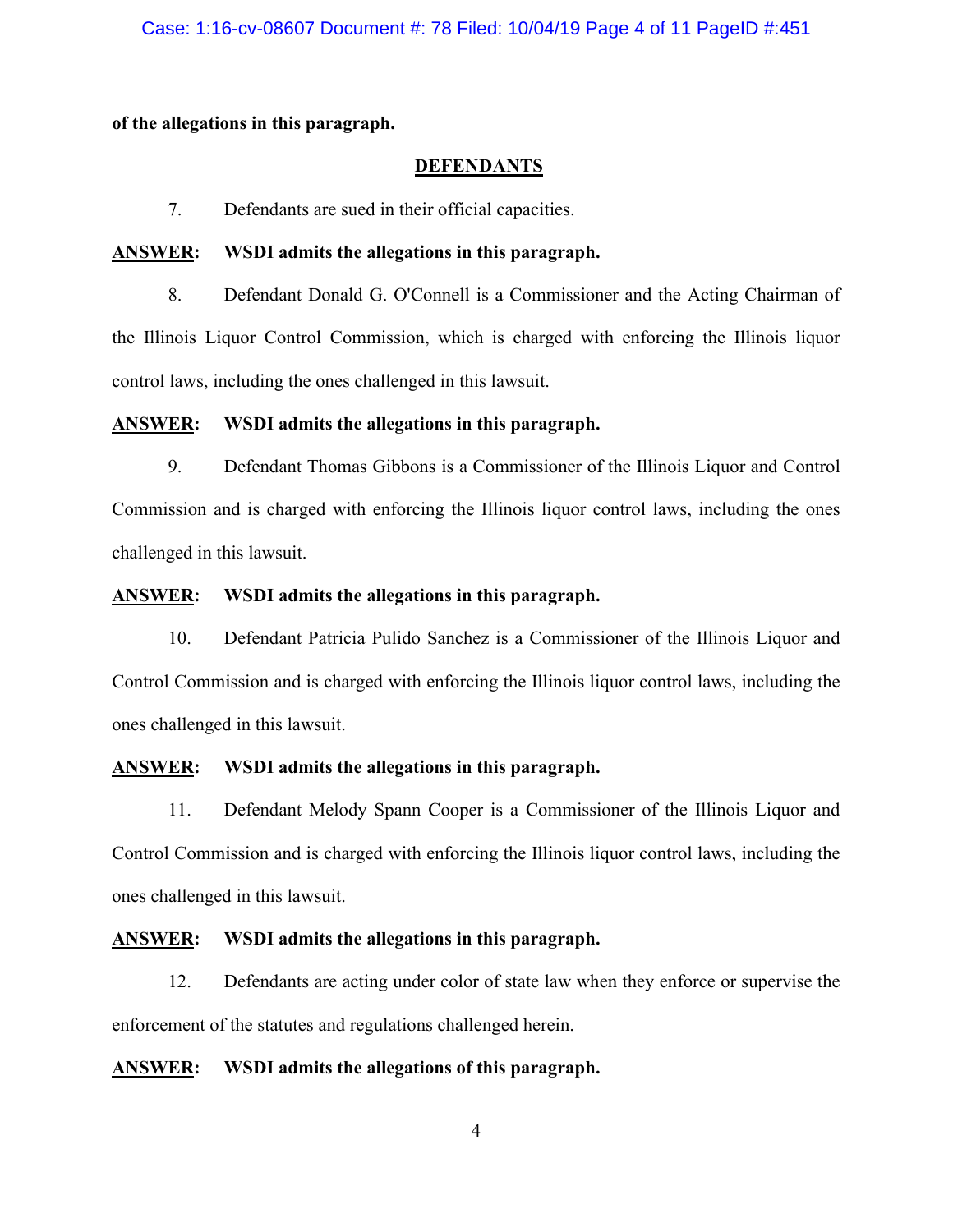## **I. COMMERCE CLAUSE VIOLATION— DISCRIMINATION AGAINST OUT-OF-STATE WINE RETAILERS WITH RESPECT TO SALE TO CONSUMERS**

13. In the State of Illinois, a wine retailer can obtain an off-premises license from Defendants which allows it to sell, ship and deliver wine directly to Illinois consumers any wine that it has in its inventory.

**ANSWER: WSDI admits that the holder of an Illinois retailer's license that is designated as an "off premise sale retailer" or a "combined on premise consumption and off premise sale retailer" may "transfer, deliver, or ship alcoholic liquor to the purchaser for use or consumption subject to any applicable local law or ordinance."** *See* **235 ILCS 5/5-1. WSDI denies any remaining allegations of this paragraph.**

14. In-state off-premises licensees are also allowed to ship wine by common carriers and parcel delivery services directly to Illinois consumers.

**ANSWER: WSDI admits that the holder of an Illinois retailer's license that is designated as an "off premise sale retailer" or a "combined on premise consumption and off premise sale retailer" may ship wine by common carriers and parcel delivery services to the purchaser, subject to any applicable laws and ordinances. WSDI denies any remaining allegations of this paragraph.** 

15. The Defendants will issue an off-premises license described in the previous paragraphs only to wine retailers located in the State of Illinois.

**ANSWER: WSDI admits that the ILCC may not issue a retailer's license, including to an "off premise sale retailer," to a person who has not "obtained a local license for the same premises."** *See* **235 ILCS 5/3-14. WSDI further admits that if a retailer does not**

5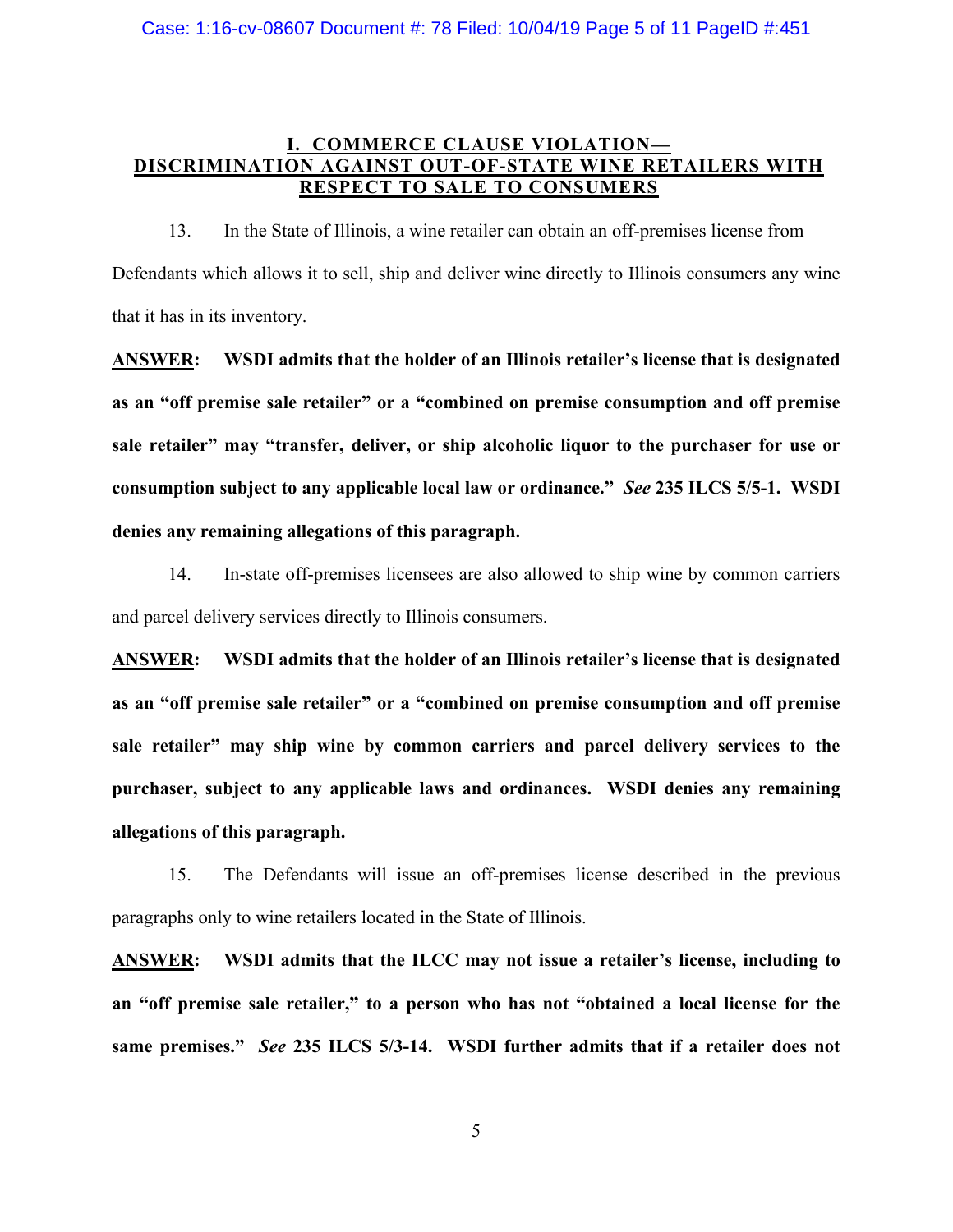#### Case: 1:16-cv-08607 Document #: 78 Filed: 10/04/19 Page 6 of 11 PageID #:451

**have a physical presence in Illinois, then no local license is able to be issued.** *See* **235 ILCS 5/6-2. WSDI denies any remaining allegations of this paragraph.** 

16. Lebamoff Enterprises, Inc., is not located in Illinois, is not eligible for an Illinois off-premises license, and is prohibited by law from selling, delivering or shipping wine from its inventory directly to consumers in Illinois.

**ANSWER: WSDI admits that if Lebamoff Enterprises, Inc. does not have a physical presence in Illinois, then no local license is able to be issued.** *See* **235 ILCS 5/6-2. WSDI further admits that that without a local license, the ILCC is prohibited by statute from issuing a retailer's license to Lebamoff Enterprises, Inc.** *See* **235 ILCS 5/3-14. WSDI lacks knowledge or information sufficient to form a belief as to the truth of the remaining allegations in this paragraph.** 

17. The Consumer Plaintiff wants to buy wine directly from Lebamoff Enterprises, Inc. and other wine retailers outside of Illinois and to have these wines delivered to his residence, including wines that have sold out in Illinois but are still available from retail stores in other states, older vintage wines and limited production allocated wines.

**ANSWER: WSDI lacks knowledge or information sufficient to form a belief as to the truth of the allegations in this paragraph.** 

18. Plaintiffs cannot complete the transactions described in paragraphs 16 and 17 because the laws of Illinois prohibit them.

**ANSWER: WSDI adopts and incorporates by reference its answers to paragraphs 16 and 17, and further states that if Lebamoff Enterprises, Inc. is not a maker or manufacturer of wine licensed in another state, then the ILCC is not authorized to issue a winery shipper's license to the company. See 235 ILCS 5/5-1(r); 235 ILCS 5/6-29.**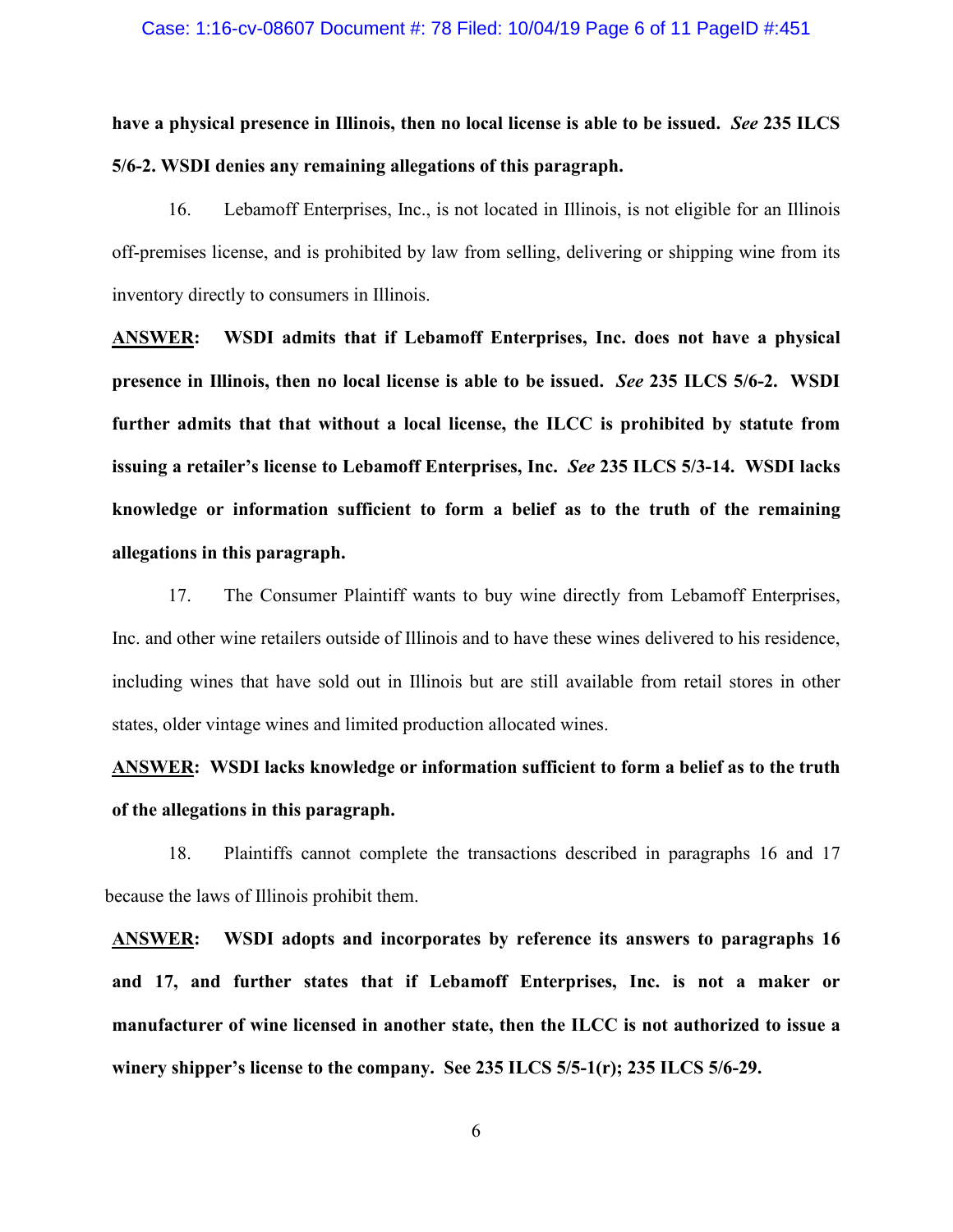#### Case: 1:16-cv-08607 Document #: 78 Filed: 10/04/19 Page 7 of 11 PageID #:451

19. If Lebamoff Enterprises, Inc. were permitted to sell, ship and deliver its wine directly to consumers in the State of Illinois, it would comply with applicable laws and regulations concerning permits, licenses, labeling, reporting, proof of age, and payment of taxes.

# **ANSWER: WSDI lacks knowledge or information sufficient to form a belief as to the truth of the allegations in this paragraph.**

20. The laws of the State of Illinois treat interstate sales, shipment and delivery of wine by retailers differently and less favorably than intra-state sales, shipment and delivery of wine. This statutory scheme discriminates against out-of-state wine retailers and provides economic advantages and protection to wine retailers in Illinois, in violation of the Commerce Clause of the United States Constitution.

#### **ANSWER: WSDI denies the allegations of this paragraph.**

## **II. PRIVILEGES AND IMMUNITIES CLAUSE VIOLATION— OUT-OF-STATE WINE MERCHANT DENIED SAME PRIVILEGES AS ILLINOIS CITIZENS WITH RESPECT TO SALE TO CONSUMERS**

21. Plaintiffs repeat and re-allege paragraphs 1-20 as if set out fully herein.

# **ANSWER: WSDI restates and incorporates by reference all answers to all paragraphs above as though fully set forth herein.**

22. Joseph Doust is a professional wine consultant, advisor, and merchant who resides in and is a citizen of Indiana. He is co-owner and operator of Lebamoff Enterprises in Fort Wayne.

# **ANSWER: WSDI lacks knowledge or information sufficient to form a belief as to the truth of the allegations in this paragraph.**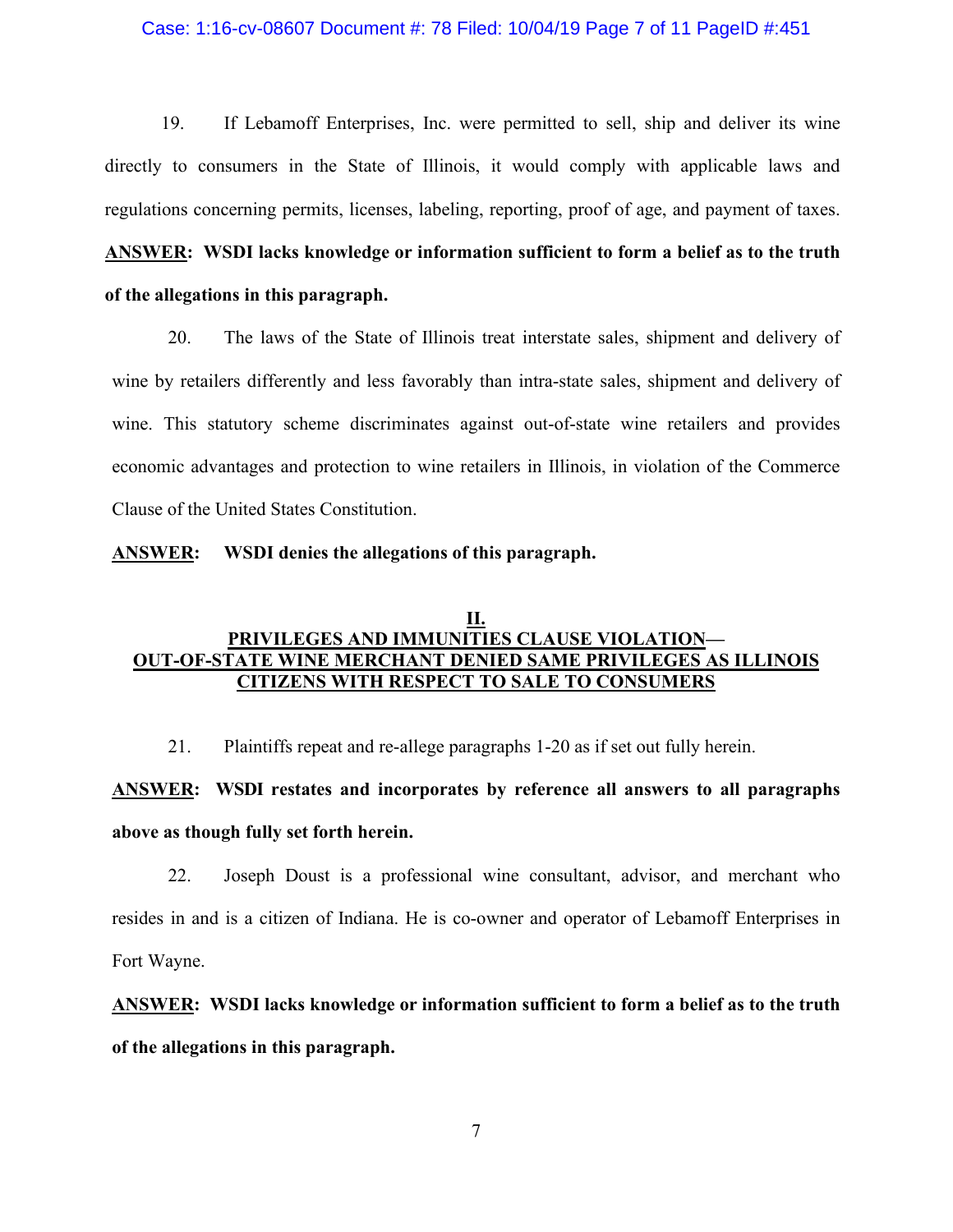#### Case: 1:16-cv-08607 Document #: 78 Filed: 10/04/19 Page 8 of 11 PageID #:451

23. Doust develops personal relationships with many of his customers, makes special wine purchases for them, consults with them about wine in person, by telephone and by Internet, and sells and delivers wine to them. Some of his customers have moved to Illinois but want to continue to do business with him.

# **ANSWER: WSDI lacks knowledge or information sufficient to form a belief as to the truth of the allegations in this paragraph.**

24. Some wines wanted by Mr. Doust's customers are difficult to obtain because they are old and only sold at auction, available only in limited allocated amounts or only for a limited time, or scarce because of their popularity.

# **ANSWER: WSDI lacks knowledge or information sufficient to form a belief as to the truth of the allegations in this paragraph.**

25. Mr. Doust wants to practice his profession as a wine merchant in Illinois by consulting with, obtaining wines for, and delivering wines to Illinois residents, but is prevented from doing so by Illinois law.

# **ANSWER: WSDI lacks knowledge or information sufficient to form a belief as to the truth of the allegations in this paragraph.**

26. Being a professional wine merchant who sells and ships wine to Illinois residents is a lawful activity for citizens of Illinois.

# **ANSWER: WSDI admits that this activity would be lawful for Illinois-licensed retailers or winery shippers, and denies any remaining allegations of this paragraph.**

27. No substantial reason exists for denying citizens of Indiana the same privilege to consult about, advise on, obtain, sell, deliver and ship wine to Illinois consumers as is given to citizens of Illinois.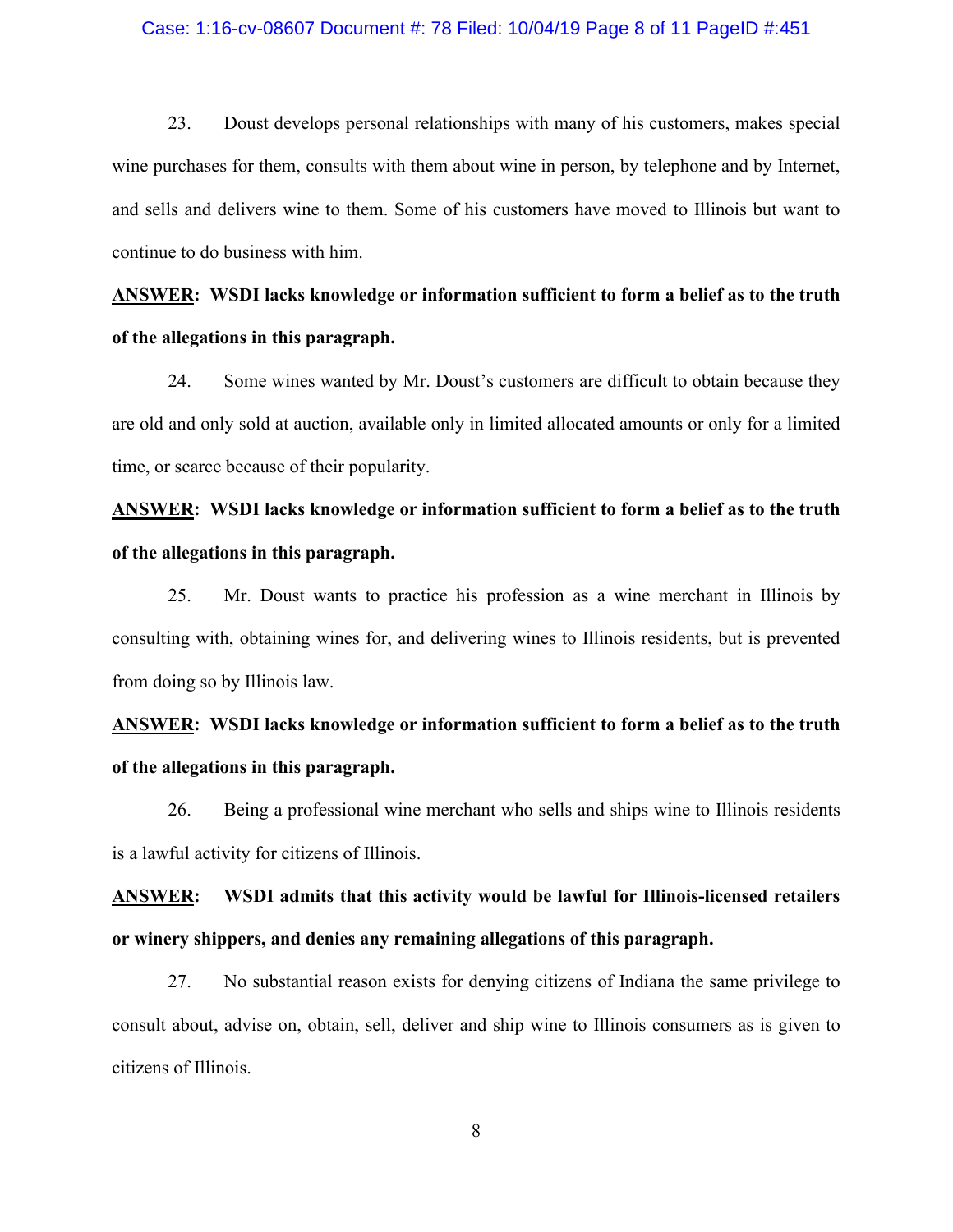#### **ANSWER: WSDI denies the allegations of this paragraph.**

28. Illinois' ban on wine sales and deliveries by out-of-state merchants denies Mr. Doust the privilege to engage in his occupation in the state upon the same terms as Illinois citizens, and therefore violates the Privileges and Immunities Clause in Article IV of the United States Constitution.

### **ANSWER: WSDI denies the allegations of this paragraph.**

#### **REQUEST FOR RELIEF**

WHEREFORE, Plaintiff seeks the following relief:

A. Judgment declaring 235 IL ST 5/5-1 (d) and 235 IL ST 5/6-29.1 (b), unconstitutional to the extent that they prohibit out-of-state wine retailers from selling, shipping and delivering wine directly to Illinois consumers, as a violation of the Commerce Clause of the United States Constitution.

#### **ANSWER: WSDI denies that plaintiffs are entitled to such relief.**

B. Judgment declaring 235 IL ST 5/5-1(d) and 235 IL ST 5/6-29.1(b), unconstitutional to the extent that they prohibit out-of-state wine merchants from obtaining licenses and engaging in their occupations in Illinois, as a violation of the Privileges and Immunities Clause of the United States Constitution.

#### **ANSWER: WSDI denies that plaintiffs are entitled to such relief.**

C. An injunction prohibiting Defendants from enforcing those statutes and requiring them to allow out-of-state wine retailers to sell, ship, and deliver directly to consumers in Illinois.

## **ANSWER: WSDI denies that plaintiffs are entitled to such relief.**

D. Plaintiffs do not request that the State be enjoined from collecting any tax due on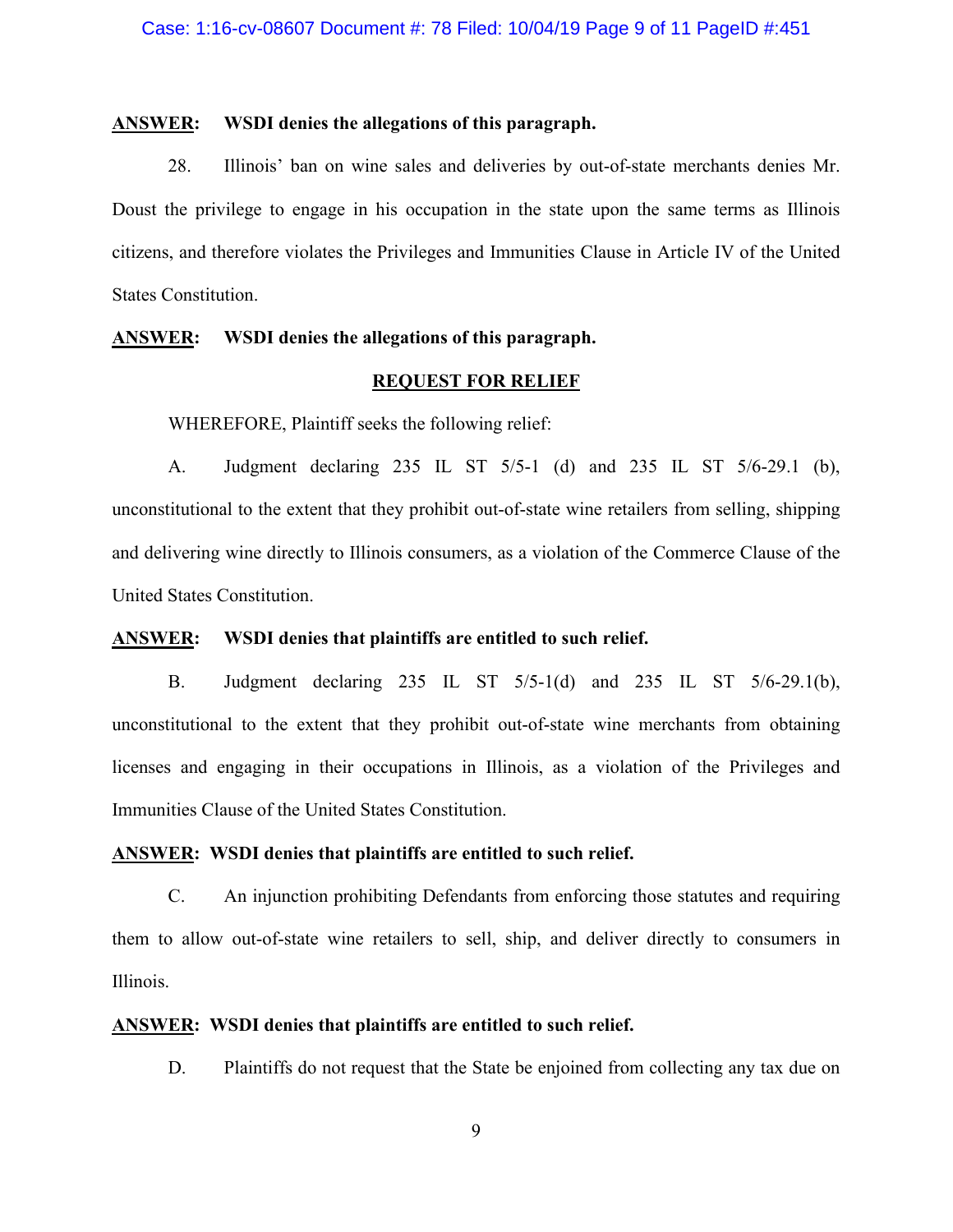### Case: 1:16-cv-08607 Document #: 78 Filed: 10/04/19 Page 10 of 11 PageID #:451

the sale of wine.

## **ANSWER: WSDI admits that plaintiffs have not requested such relief.**

E. An award of costs and expenses, including reasonable attorneys' fees pursuant to 42 U.S.C. § 1988.

### **ANSWER: WSDI denies that plaintiffs are entitled to such relief.**

F. Such other relief as the Court deems appropriate to afford Plaintiffs full relief.

**ANSWER: WSDI denies that plaintiffs are entitled to any relief.**

**ANSWERING FURTHER, WSDI denies each and every allegation not heretofore answered.**

WHEREFORE, WSDI denies that plaintiffs are entitled to any relief and request that this Court dismiss plaintiffs' complaint and grant any other relief that the Court deems just.

Dated: October 4, 2019

Respectfully submitted,

By: *\_\_ /s/* Richard J. Prendergast One of the Attorneys for Wine and Spirits Distributors of Illinois

Richard J. Prendergast, Esq. Michael T. Layden, Esq. Collin M. Bruck RICHARD J. PRENDERGAST, LTD. 111 W. Washington St., Suite 1100 Chicago, Illinois 60602 (312) 641-0881 [rprendergast@rjpltd.com](mailto:rprendergast@rjpltd.com) [mlayden@rjpltd.com](mailto:mlayden@rjpltd.com) cbruck@rjpltd.com